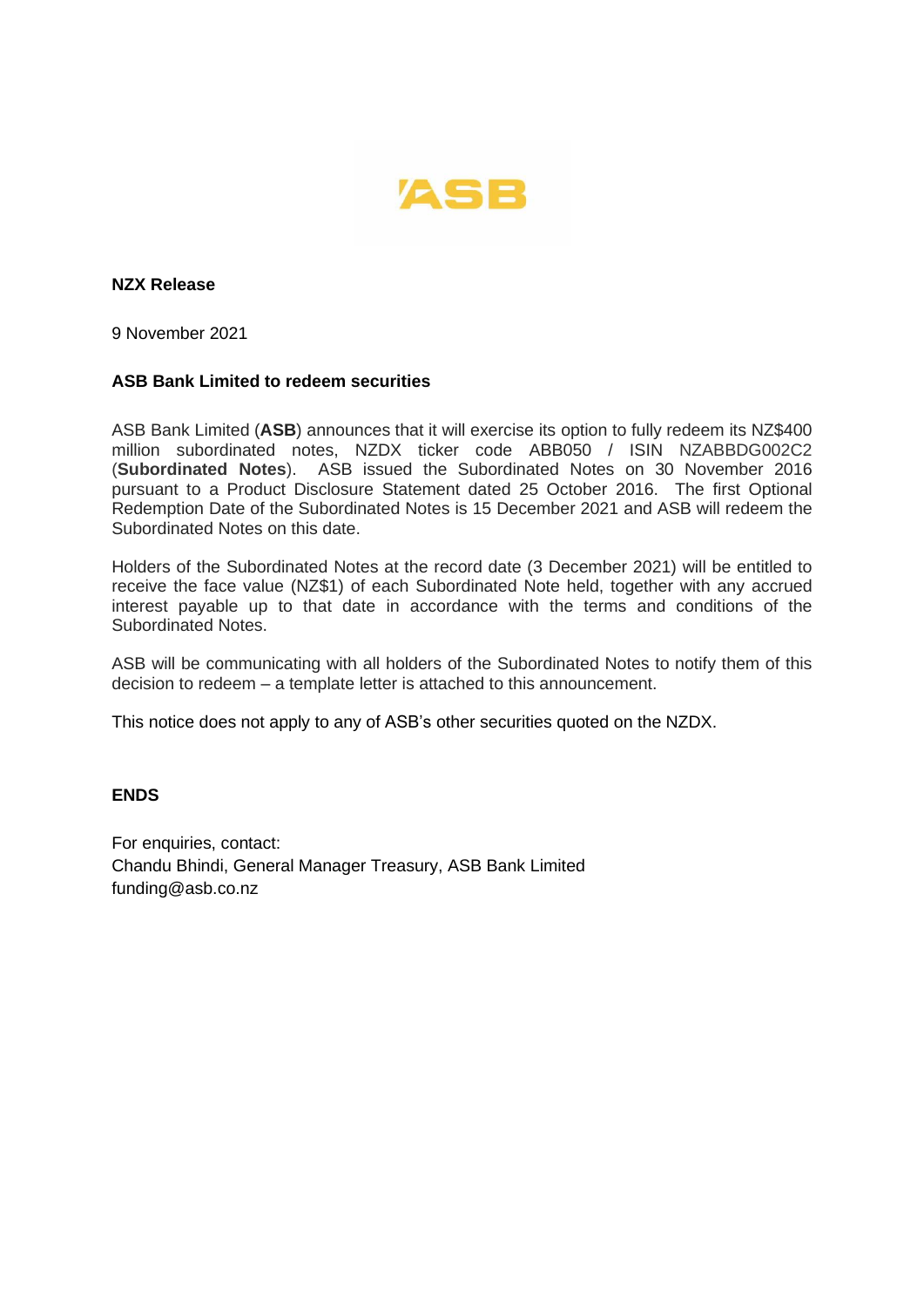## **Redemption of ASB Subordinated Notes ("ABB050")**

This letter has been sent to you because at the date of this letter you hold ASB Subordinated Notes (NZX ticker code ABB050) issued by ASB Bank Limited ("**ASB**") on 30 November 2016 pursuant to a Product Disclosure Statement dated 25 October 2016, which included the terms of the ASB Subordinated Notes ("**Terms**").

In accordance with the Terms, and notice hereby given, ASB has elected to call the Subordinated Notes on the first Optional Redemption Date (15 December 2021).

ASB will pay the Principal Amount payable on 15 December 2021, being the face value of the Subordinated Notes that you hold (NZD), together with any required interest that may be payable.

A suspension of trading of the Subordinated Notes will apply with effect from the close of trading on 1 December 2021. The Record Date for the Notes will be 3 December 2021.

The face value and the required Interest will be paid to you by direct credit to your bank account. If you wish to change this payment instruction, please update at [www.investorcentre.com/nz](http://www.investorcentre.com/nz) or advise Computershare in writing prior to 1 December 2021.

ASB Bank Limited Registrar & Paying Agent: Computershare Investor Services Limited Private Bag 92119 Victoria Street West Auckland 1742 Telephone (09) 4888777 Email[: enquiry@computershare.co.nz](mailto:enquiry@computershare.co.nz)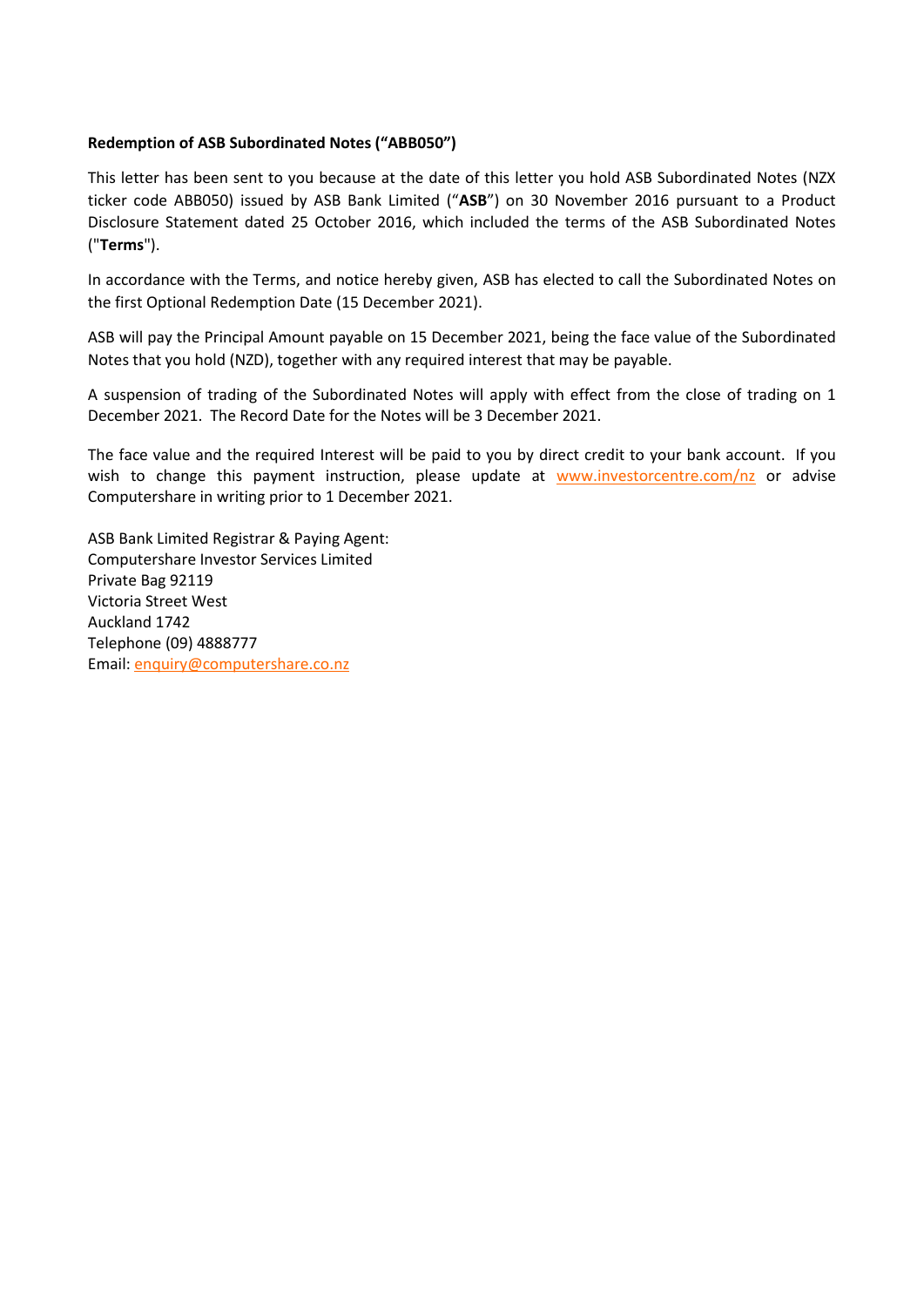

## **Corporate Action Notice**

**(Other than for a Distribution)**

| Section 1: issuer information (mandatory)                         |     |                                                       |   |                                                   |  |
|-------------------------------------------------------------------|-----|-------------------------------------------------------|---|---------------------------------------------------|--|
| Name of issuer                                                    |     | <b>ASB Bank Limited</b>                               |   |                                                   |  |
| <b>Class of Financial Product</b>                                 |     | Unsecured, subordinated, convertible fixed rate notes |   |                                                   |  |
| NZX ticker code                                                   |     | ABB050                                                |   |                                                   |  |
| <b>ISIN</b>                                                       |     | NZABBDG002C2                                          |   |                                                   |  |
| Name of Registry                                                  |     | <b>Computershare Investor Services Limited</b>        |   |                                                   |  |
| Type of corporate action                                          |     | Share purchase<br>plan                                |   | Renounceable<br><b>Rights issue</b>               |  |
|                                                                   |     | Capital<br>reconstruction                             |   | <b>Non</b><br>Renounceable<br><b>Rights issue</b> |  |
|                                                                   |     | Call                                                  | X | Bonus issue                                       |  |
| Record date                                                       |     | 03/12/2021                                            |   |                                                   |  |
| Ex-Date (one business day before the<br>Record Date)              |     | 02/12/2021                                            |   |                                                   |  |
| Currency                                                          |     | <b>NZD</b>                                            |   |                                                   |  |
| Quotation Date <sup>1</sup> (if applicable)                       |     | N/A                                                   |   |                                                   |  |
| <b>Allotment Date</b>                                             |     | N/A                                                   |   |                                                   |  |
| <b>Section 4: Call</b>                                            |     |                                                       |   |                                                   |  |
| <b>Total number of Financial Products</b><br>being called         |     | 400,000,000                                           |   |                                                   |  |
| Total call amount payable in respect of<br>all Financial Products |     | \$400,000,000                                         |   |                                                   |  |
| Amount payable per Financial Product                              |     | \$1                                                   |   |                                                   |  |
| Call notices mailed                                               |     | 9 November 2021                                       |   |                                                   |  |
| <b>Redemption Date</b>                                            |     | 15 December 2021                                      |   |                                                   |  |
| Per Financial Product amount (if<br>cash reconstruction)          | N/A |                                                       |   |                                                   |  |
| Payment date (if cash<br>reconstruction)                          | N/A |                                                       |   |                                                   |  |
| N/A<br>Allotment date                                             |     |                                                       |   |                                                   |  |
| Section 7: Authority for this announcement (mandatory)            |     |                                                       |   |                                                   |  |

<sup>1</sup> The Quotation date for Rights will be the Ex Date.